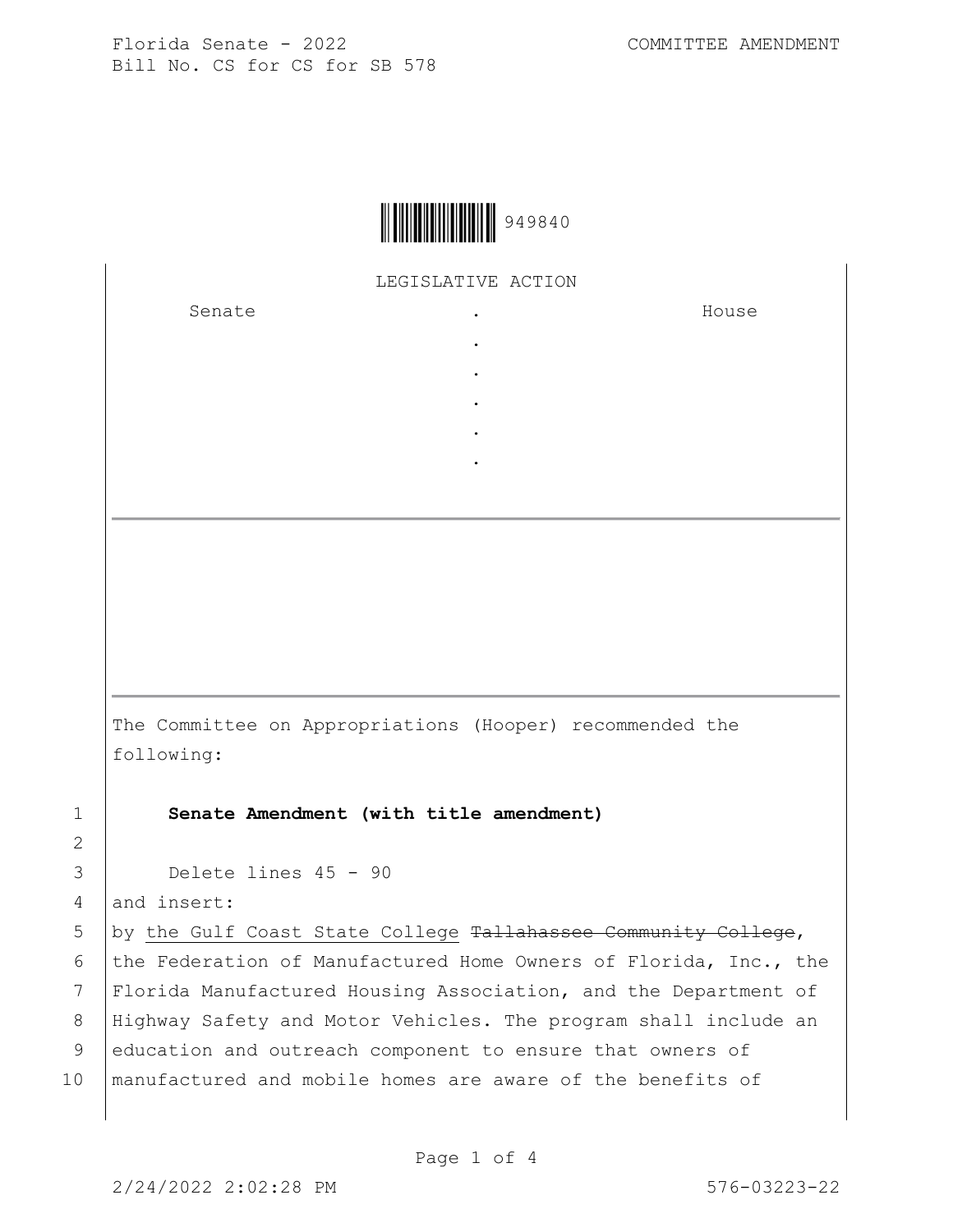Florida Senate - 2022 COMMITTEE AMENDMENT Bill No. CS for CS for SB 578



11 participation.

12 2. The program shall be a grant program that ensures that 13 entire manufactured home communities and mobile home parks may 14 be improved wherever practicable. The moneys appropriated for 15 this program shall be distributed directly to the Gulf Coast 16 State College Tallahassee Community College for the uses set 17 forth under this subsection.

18 3. Upon evidence of completion of the program, the Citizens 19 Property Insurance Corporation shall grant, on a pro rata basis, 20 actuarially reasonable discounts, credits, or other rate differentials or appropriate reductions in deductibles for the properties of owners of manufactured homes or mobile homes on 23 which fixtures or construction techniques that have been demonstrated to reduce the amount of loss in a windstorm have been installed or implemented. The discount on the premium must be applied to subsequent renewal premium amounts. Premiums of 27 the Citizens Property Insurance Corporation must reflect the 28 location of the home and the fact that the home has been installed in compliance with building codes adopted after Hurricane Andrew. Rates resulting from the completion of the Manufactured Housing and Mobile Home Mitigation and Enhancement Program are not considered competitive rates for the purposes of s. 627.351(6)(d)1. and 2.

34 4. On or before January 1 of each year, the Gulf Coast 35 State College Tallahassee Community College shall provide a 36 report of activities under this subsection to the Governor, the 37 President of the Senate, and the Speaker of the House of 38 Representatives. The report must set forth the number of homes 39 that have taken advantage of the program, the types of

Page 2 of 4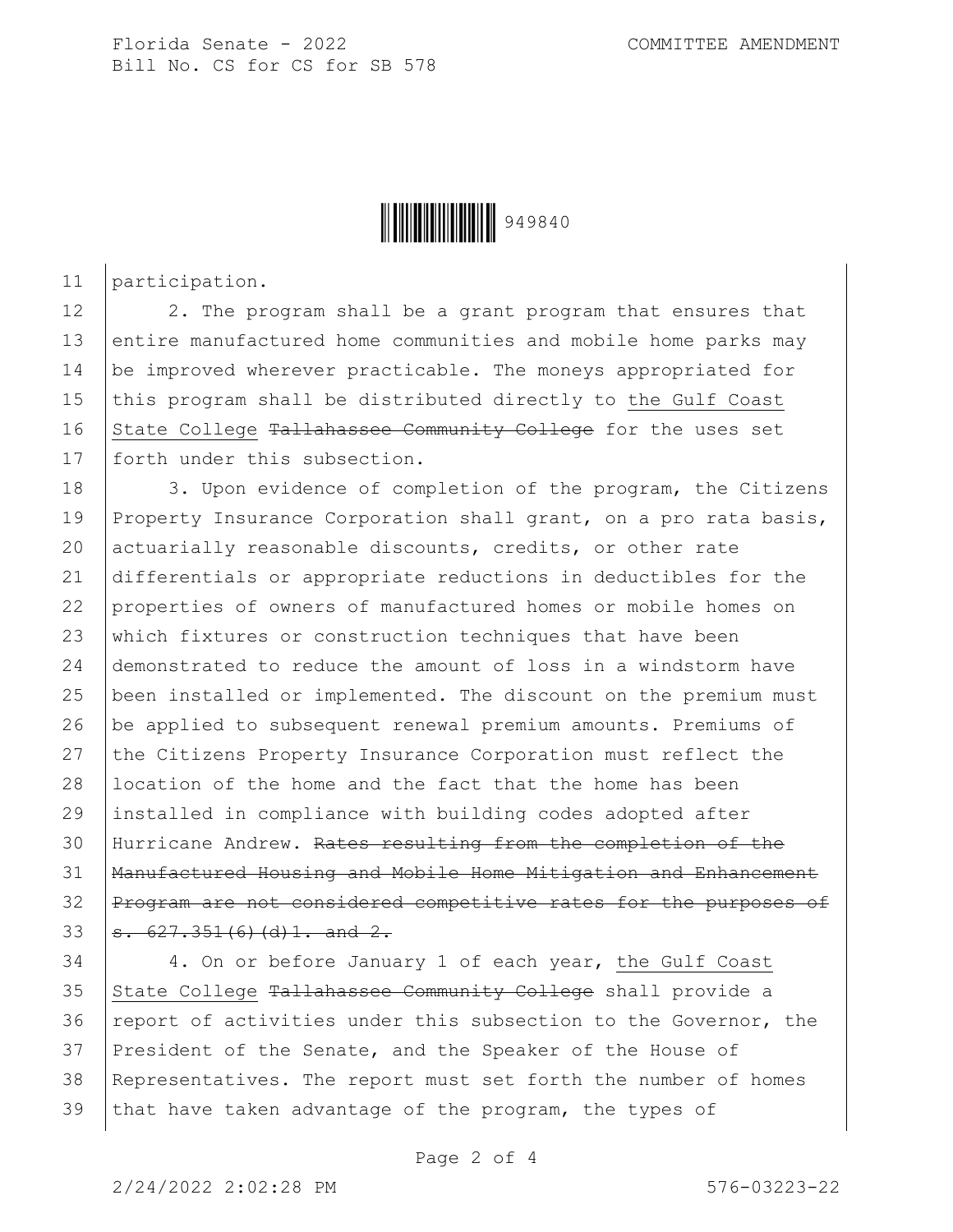Florida Senate - 2022 COMMITTEE AMENDMENT Bill No. CS for CS for SB 578

**││││││││││││││││** 949840

| 40 | enhancements and improvements made to the manufactured or mobile |
|----|------------------------------------------------------------------|
| 41 | homes and attachments to such homes, and whether there has been  |
| 42 | an increase in availability of insurance products to owners of   |
| 43 | manufactured or mobile homes.                                    |
| 44 |                                                                  |
| 45 | The Gulf Coast State College Tallahassee Community College shall |
| 46 | develop the programs set forth in this subsection in             |
| 47 | consultation with the Federation of Manufactured Home Owners of  |
| 48 | Florida, Inc., the Florida Manufactured Housing Association, and |
| 49 | the Department of Highway Safety and Motor Vehicles. The moneys  |
| 50 | appropriated for the programs set forth in this subsection shall |
| 51 | be distributed directly to the Gulf Coast State College          |
| 52 | Tallahassee Community College to be used as set forth in this    |
| 53 | subsection.                                                      |
| 54 | (7) This section is repealed June 30, 2032 2022.                 |
| 55 | Section 2. Effective July 1, 2022, all powers, duties,           |
| 56 | functions, records, property, pending issues, and unexpended     |
| 57 | balances of appropriations, allocations, and other funds in      |
| 58 | Tallahassee Community College related to the programs authorized |
| 59 | under s. $215.559(2)$ , Florida Statutes, are transferred to the |
| 60 | Gulf Coast State College.                                        |
| 61 |                                                                  |
| 62 |                                                                  |
| 63 | And the title is amended as follows:                             |
| 64 | Delete lines 7 - 10                                              |
| 65 | and insert:                                                      |
| 66 | annual report; revising provisions to require the                |
| 67 | Manufactured Housing and Mobile Home Mitigation and              |
| 68 | Enhancement Program to be operated by Gulf Coast State           |
|    |                                                                  |